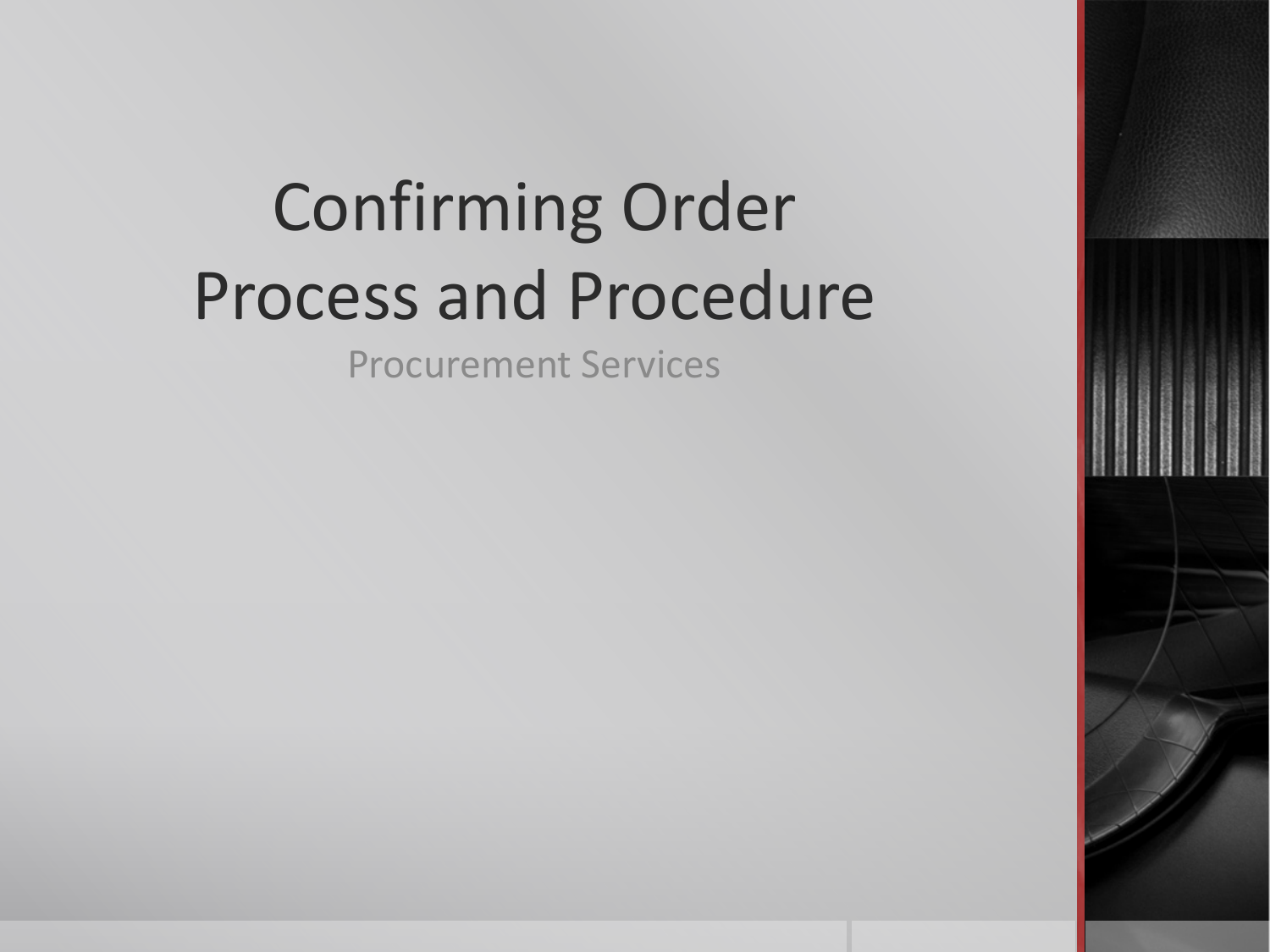Confirming Order forms are used to pay invoices where the goods/services have already been provided without a requisition or purchase order in place. Only Procurement Services is authorized to commit the University for the purchase of goods and services.

#### **Scenario:**

*Mary needs to purchase three sandwich trays for a meeting next month. She calls Bob's Deli and orders three sandwich trays. Bob delivers the trays and leaves an invoice requiring payment. Mary will now have to complete a Confirming Order form for Bob's Deli payment.*

*The issue with this scenario is all purchases are required to first go through Purchasing. How would one go about placing this order through the proper channels?*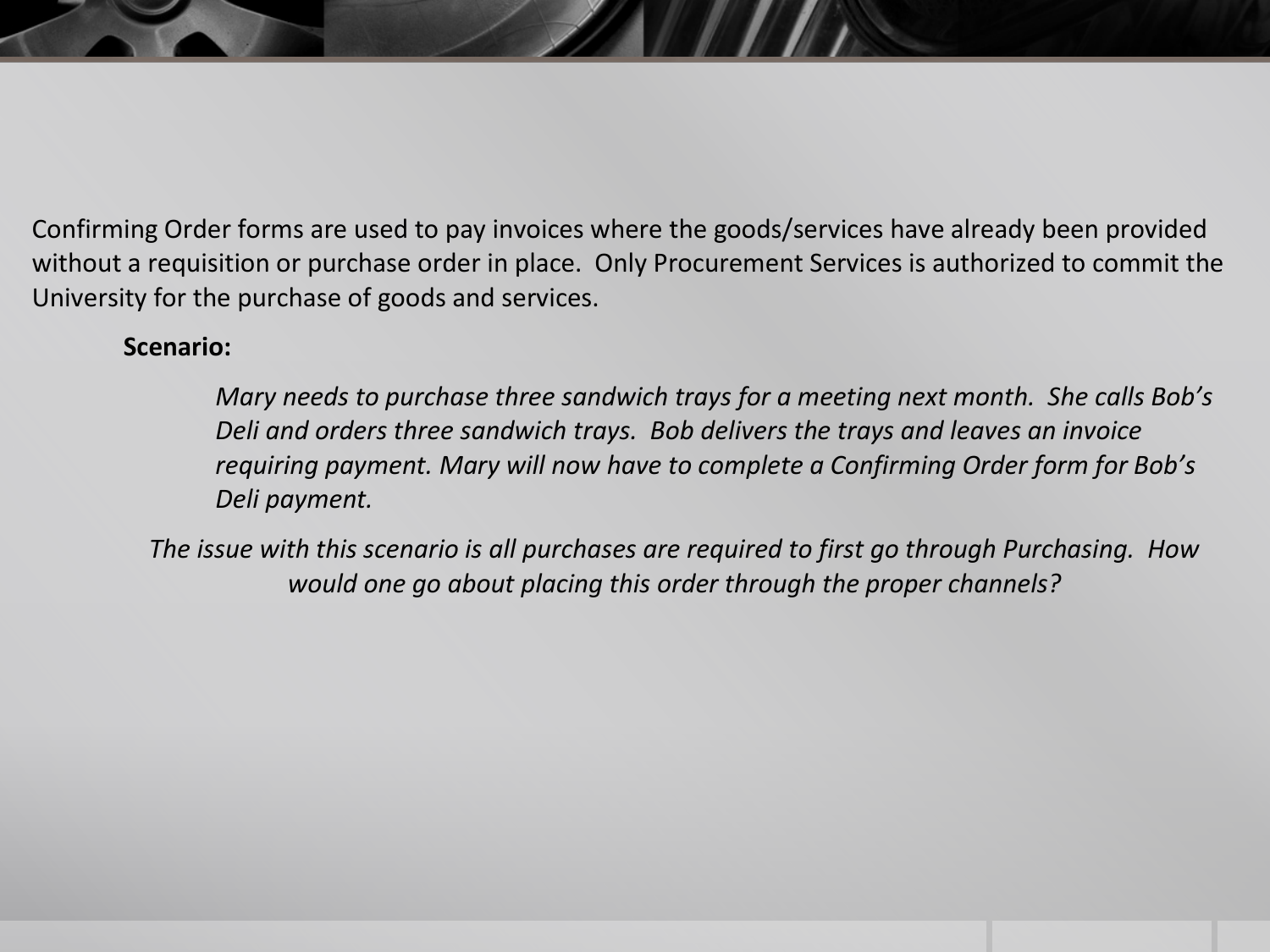*The first option would be for those who have a Purchasing Card, to make this payment with a P-Card for vendors who accept credit card payments. If a P-Card is not available or the supplier does not take a P-Card, the process would be…*

*Mary needs to purchase three sandwich trays for a meeting next month. She calls Bob's Deli and request a quote for her order. Mary logs into Smart Source to prepare a non-catalog order and attaches the quote. This order will be routed through the approval process and funds will be encumbered for the amount of this order. Once the order is delivered, Bob's Deli will submit the invoice to drexel\_university@edmamericas.com for payment. The invoice will be keyed and scanned into the Smart Source system. Mary will receive a notification for Invoice approval. Once Mary approves, the invoice will be processed by Accounts Payable for payment.*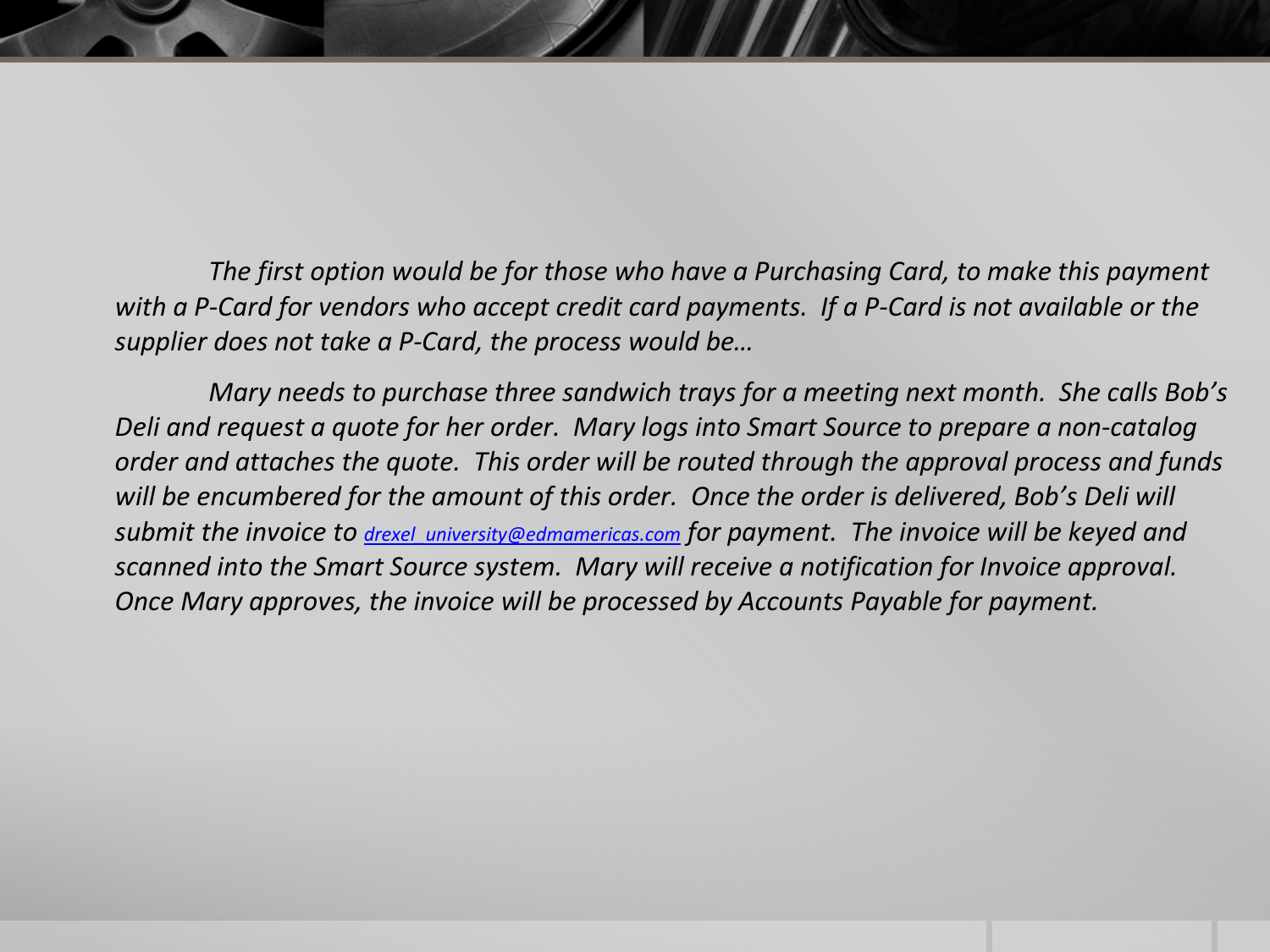Once you have determined the Confirming Order is the proper form for payment, select the Confirming Order Form in SmartSource:

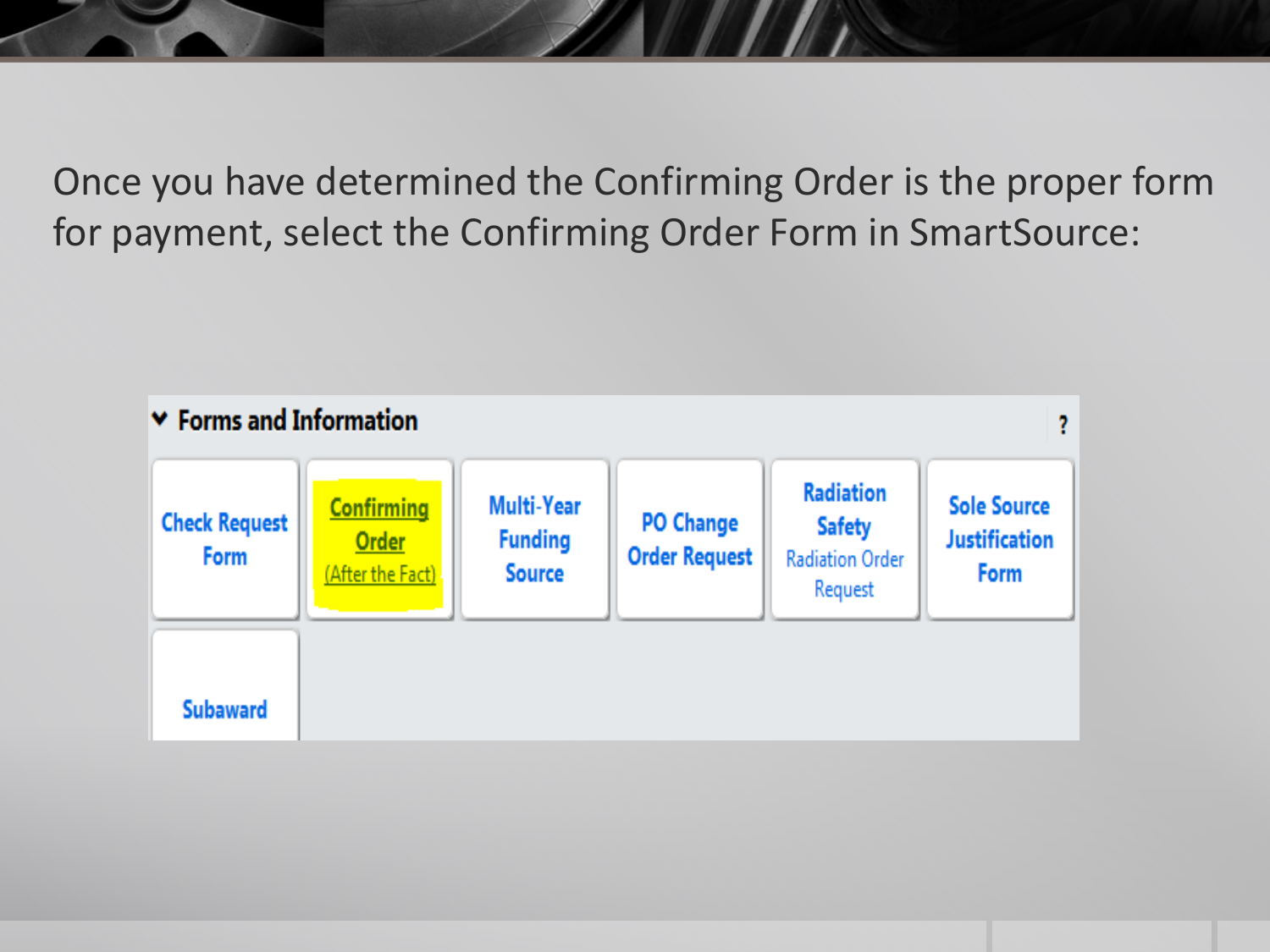#### **Request Info:**

- In this section, you will provide:
	- o Supplier Name

| <b>Supplier Selection</b> |                                  |  |  |  |
|---------------------------|----------------------------------|--|--|--|
| <b>Enter Supplier</b>     |                                  |  |  |  |
|                           | or                               |  |  |  |
|                           | supplier search   enter manually |  |  |  |

**Please refer to the Entering Supplier Manually Job Aid if your supplier's name does not appear in the search**

 $\mathcal{U}$  .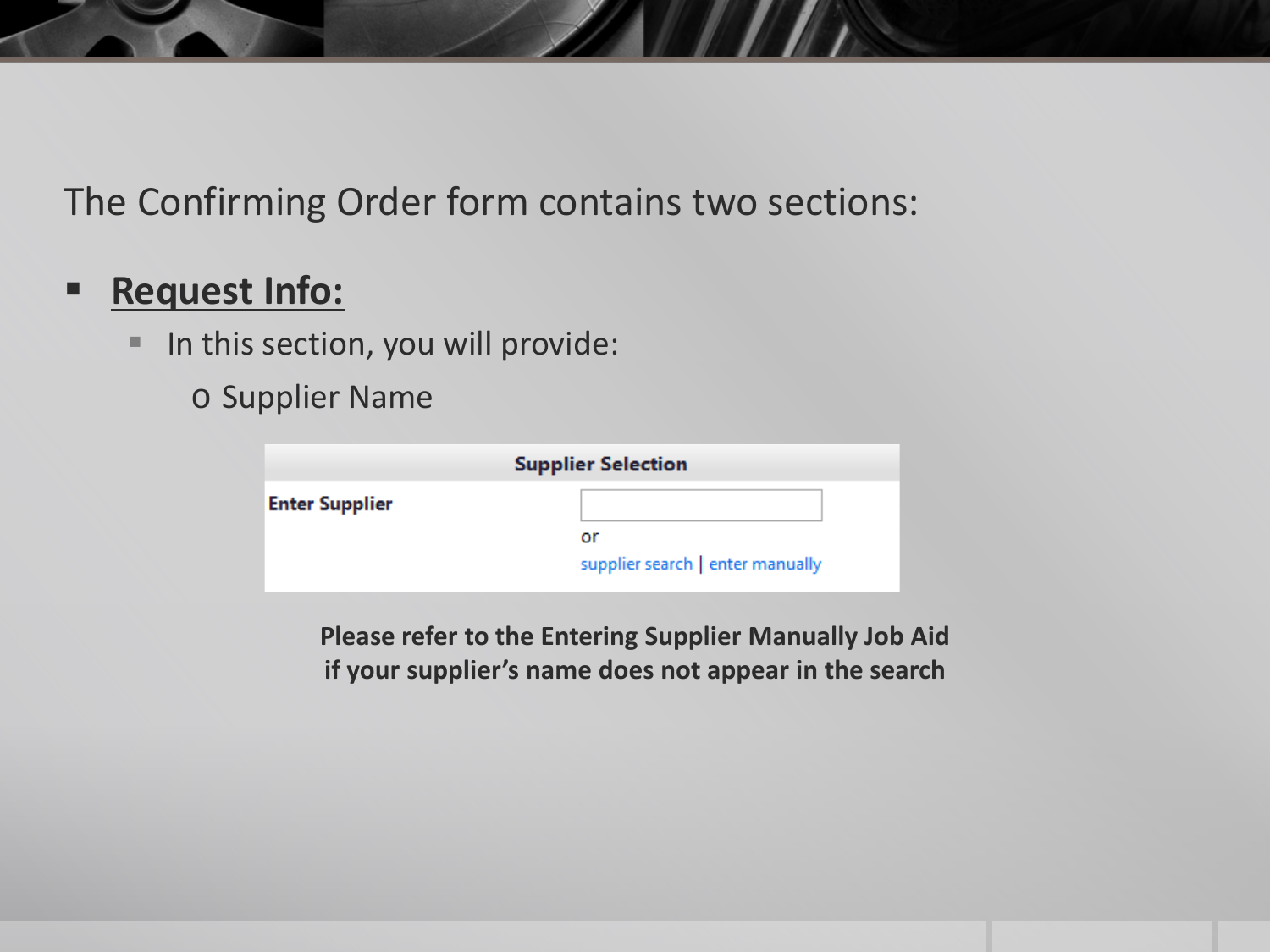## **Request Info:**

o After The Fact Justification

o This is where you will explain the circumstances for making this purchase outside of the Smart Source system.

o Supplier Invoice Number

o Invoice Date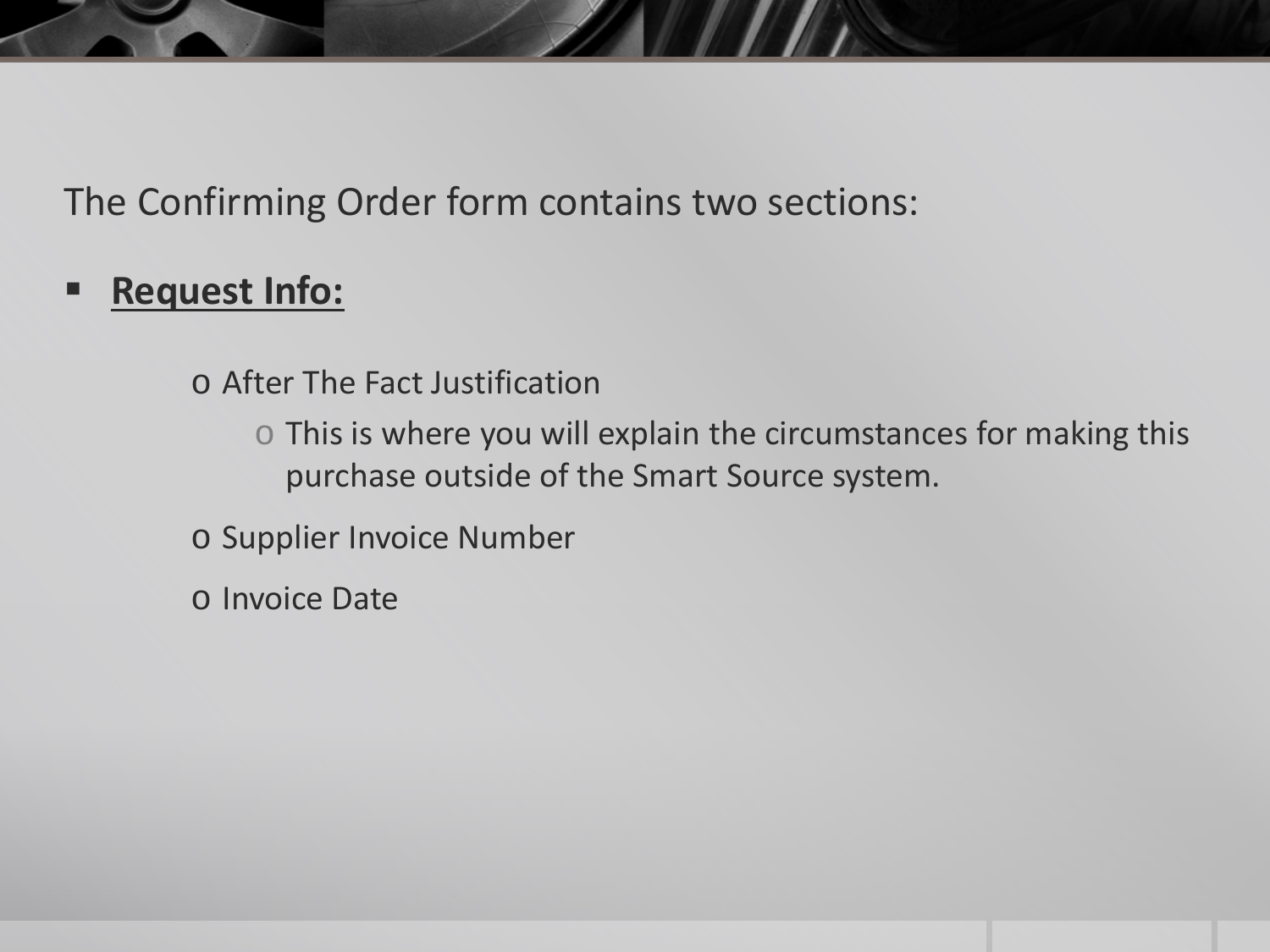#### **Request Info:**

- o Supplier Questions
- If the payee is not a US Citizen or Permanent Resident Alien and service was performed in the United States, you will need to submit this payment on a paper check request and email it directly to the Tax Office at [taxdept@drexel.edu](mailto:taxdept@drexel.edu).
- **If the payee is not a US Citizen or Permanent Resident Alien and service was performed** outside of the United States, a Foreign Source form is required to be attached to your SmartSource check request. Contact the Tax Office at 215-895-6880 for more information.
- Payments in foreign currency cannot be made via a SmartSource Check Request. You will need to submit a paper check request to acctpay@Drexel.edu.

| Is the payee a U.S Citizen or Permanent Resident Alien? | No<br>⊙<br>Ves               |
|---------------------------------------------------------|------------------------------|
| Was service performed in U.S.?                          | No<br>$\circ$<br>$\circ$ Yes |
| Will this be paid in foreign currency (non-US dollars)? | No<br>$\mathbb{C}$<br>Ves    |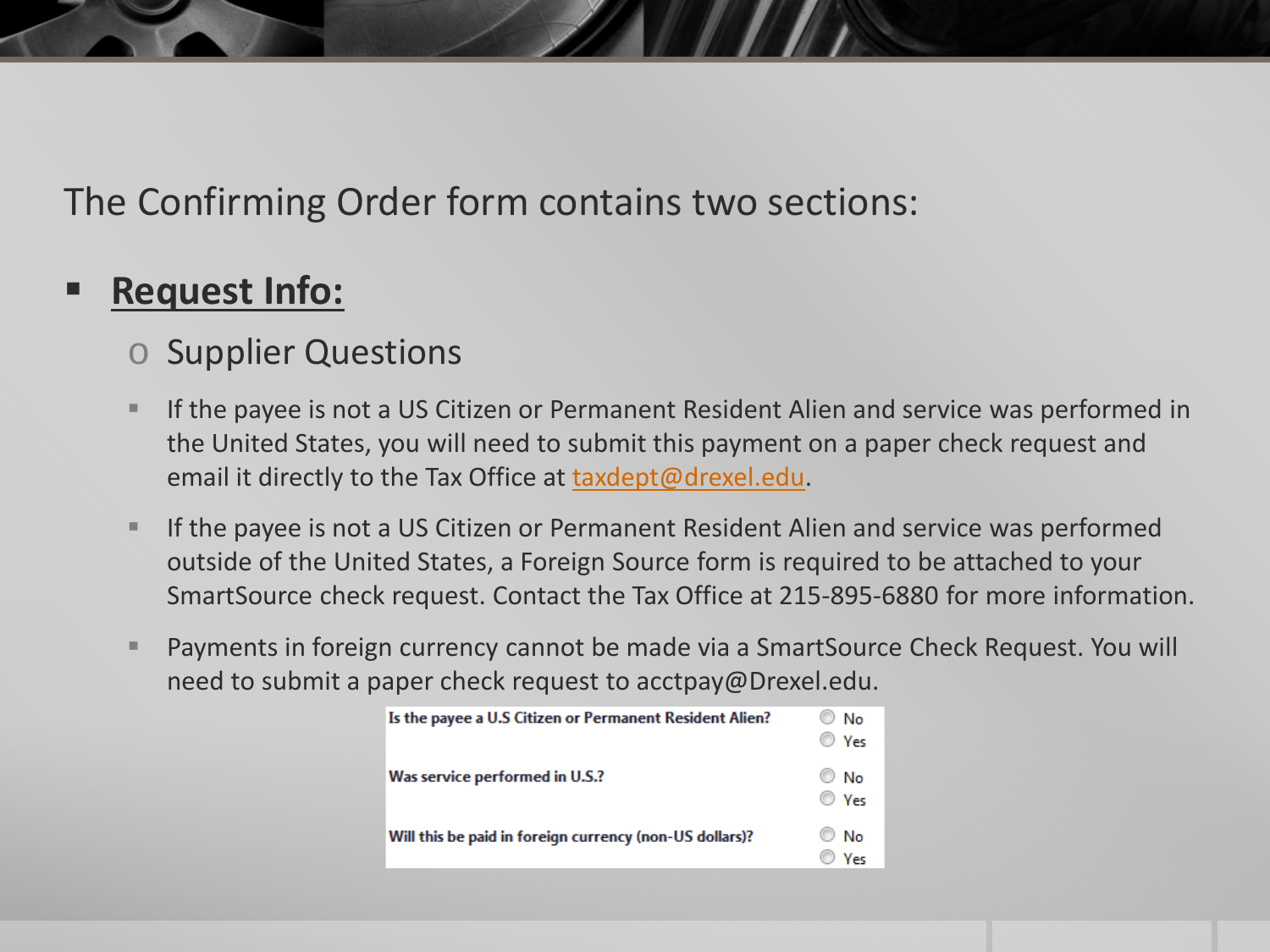#### **Request Info:**

- o Contract/Service Questions
- If the requisition is for the payment of a service, please select yes.
- **If the requisition has an associated contract or agreement, please select Yes and ensure the** document is attached to the form.



- o Internal Attachments
- **This section requires you to upload your invoice**

**Please Note: Not attaching documentation in this section will cause an error in the checkout process**